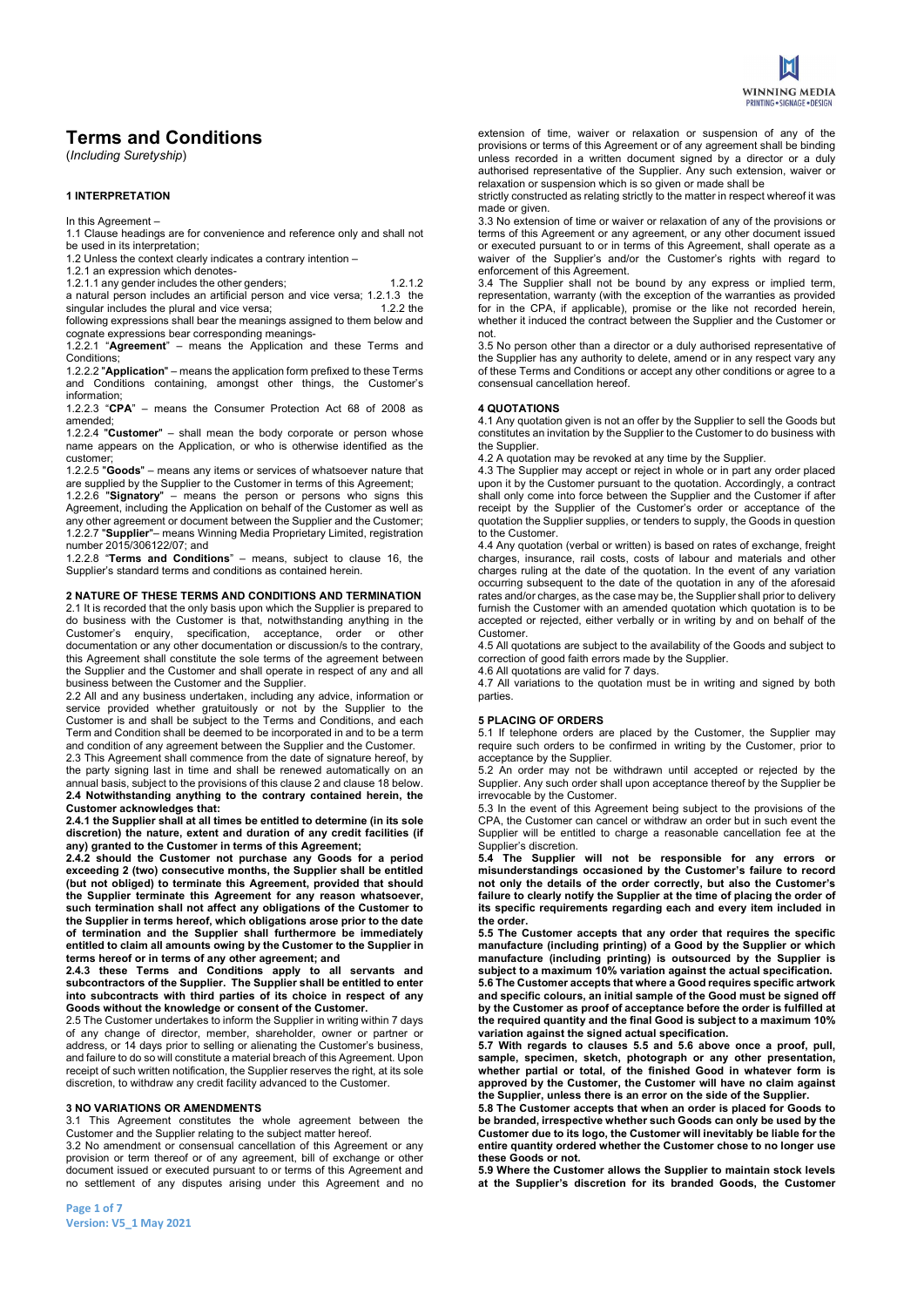

hereby irrevocably accepts that it will be liable for the entire stock holding of its branded Goods. The responsibility of informing the Supplier in writing of an expected change in the Customer demand pattern rests solely with the Customer.

5.10 Any cancellation of scheduled dates or no adherence thereto, in those instances where the Customer's asset is required for performance of work, shall give the Supplier the right to, in its discretion, levy a cancellation fee.

## 6 PURCHASE PRICE AND PAYMENT

6.1 Unless stated otherwise, prices are exclusive of value added tax which shall be for the account of the Customer unless the Customer has given acceptable proof to the Supplier that the supply is a zero rate or an exempt supply. The Customer shall pay or reimburse to the Supplier the amount of any value added tax simultaneously with the purchase price.

6.2 The Customer shall be obliged to pay to the Supplier in addition to the purchase price-

6.2.1 the amount of any tax, duty or other charge of any nature whatsoever imposed by any law, regulation or enactment of whatsoever nature which comes into force on a date after the date on which any purchase price charged is determined; and

6.2.2 any other additional costs of any nature whatsoever arising due to factors beyond the control of the Supplier. In particular, but without limiting the generality of the aforegoing, the Supplier shall be entitled to increase

the purchase price in respect of any Goods supplied as a result of:

6.2.2.1 the Customer modifying or otherwise altering or making additions to the Goods, quantities or specifications for Goods;

6.2.2.2 acts/omissions by the Customer;

6.2.2.3 failure/delay by the Customer in giving a particular requisite to enable work to proceed on schedule;

6.2.2.4 the Customer's requirement that work be completed earlier than agreed;

6.2.2.5 suspension of work by the Supplier due to instructions given by the Customer; and/or

6.2.2.6 a failure to give instructions by the Customer.

6.3 In the event that delivery is required urgently by the Customer, which results in the Supplier carrying on business outside of normal work hours, the Supplier's charges for overtime work will be determined by the Supplier from time to time and will be reasonable having regard to the additional hours of work, the complexity of the exercise, the degree of urgency, the number of staff required and the level of technical skills of the staff involved. 6.4 The Customer shall pay for preliminary work which is produced at its request whether experimentally or otherwise unless agreed to in writing by the Supplier.

6.5 The purchase price in respect of any Goods sold by the Supplier to the Customer in terms of this Agreement shall be payable-

6.5.1 by the Customer to the Supplier, at the Supplier's head office or at such other places as the Supplier may direct from time to time;

6.5.2 in cash or by electronic funds transfer only;

6.5.3 in South African currency without deduction or set-off and free of any exchange, and

6.5.4 during or before the expiry of the credit period indicated on the Application which is annexed hereto, which period shall commence upon the issuing of an invoice by the Supplier, or if there is no credit period indicated, or no credit period has been approved in terms of clause 6.7 below, or no Application is annexed, cash on order.

6.6 No order will be processed for a non-credit Customer until such time as the purchase price has cleared in the bank account of the Supplier.

6.7 After the completion of the Application by the Customer and acceptance of these Terms and Conditions by the Customer, the Supplier shall at its own discretion be entitled to-

6.7.1 make such enquiries as it may deem necessary to determine whether or not to grant the Customer credit as applied for in the Application;

6.7.2 determine whether or not to grant the Customer credit as applied for in the Application, and

6.7.3 inform the Customer of the determination made pursuant to clause 6.7.2 above.

6.8 Until a determination is made by the Supplier as contemplated in terms of clause 6.7.2 above, any Goods supplied by the Supplier to the Customer shall be supplied on a cash on order basis only.

6.9 The Supplier shall not be obliged to make a determination in terms of clause 6.7.2 above and to the extent that it does not, any Goods supplied by the Supplier to the Customer shall be supplied on a cash on order basis.  $6.10$  The purchase price does not include charges for delivery of the Goods to the Customer's premises (including any specified location) unless specifically stated and agreed to in writing by the Supplier. The Customer shall provide at its cost the necessary labour, equipment or facilities required for off-loading of the Goods at its premises. Failing which, the Supplier reserves the right to charge the Customer for these additional services.

6.11 Subject to the provisions of the CPA (if applicable), the Customer has no right to withhold payment for any reason whatsoever. Subject to the provisions of the CPA (if applicable), the Customer is not entitled to set off any amount due to the Customer by the Supplier against any debt owed by the Customer to the Supplier nor shall any payment be withheld by virtue of any alleged counterclaim against the Supplier by the Customer.

Page 2 of 7 Version: V5\_1 May 2021 6.12 All discounts, if any, shall be forfeited if payment in full is not made on the due date.

6.13 Subject to the provisions of the CPA (if applicable), the Customer hereby confirms that the Goods on the tax invoice issued duly represent the Goods ordered by the Customer at the prices agreed to by the Customer and, where delivery / performance has already taken place, that the Goods were inspected and that the Customer is satisfied that these conform in all respects to the quality and quantity ordered and are free from any defects.

#### 7 RISK

7.1 The risk of damage to or destruction of any relevant Goods passes to the Customer on delivery thereof by the Supplier (or the Supplier's appointed transporter) to the Customer, provided that if such delivery is frustrated by Customer in any manner whatsoever, risk of damage and destruction shall pass when the Supplier tenders delivery.

7.2 Where the Customer arranges its own delivery, the risk of damage to or destruction of any relevant Goods passes to the Customer on collection by the Customer (including the Customer's selected transport company) as evidenced by the Customer's (including the Customer's selected transport company) signature of the delivery note, waybill or job card.

#### 8 REPAIRS

8.1 In respect of those Goods that have a repair option, the Supplier will prepare and issue a quotation for the repair of Goods if so requested by the Customer, which quotation will be furnished to the Customer and on acceptance of the quotation by the Customer, the Supplier will undertake the repairs in accordance with the quotation.

8.2 The Customer is entitled to waive the necessity of a quotation for the repairs, alternatively is able to furnish the Supplier with a pre-authorisation for the repairs up to a specific maximum amount.

8.3 In the event of a quotation having been prepared by the Supplier and the Customer not accepting such quotation, the Supplier will be entitled to charge a reasonable fee for the cost of preparing the estimate, including the cost of performing any diagnostic work, disassembly or reassembly required to prepare the quotation including any damage or loss of material or parts reasonably incurred in the course of preparing the estimate.

8.4 The Supplier shall have the right of retention and lawful lien over the Goods submitted for repairs until such time as the Customer effects payment for the repairs and/or quotation fee in full.

8.5 Subject to the provisions of the CPA (if applicable), the Customer hereby agrees that any item handed in for repair may be sold by the Supplier to defray the cost of such repairs and the Supplier's usual storage cost, if the item remains uncollected within 30 days of the repair being completed.

#### 9 IMPORTED GOODS

Subject to the provisions of the CPA (if applicable), where the Goods or any part thereof are to be imported, this Agreement is subject to the condition that the Supplier's order is accepted and confirmed by the Supplier's own suppliers and that delivery is made there under in due course.

## 10 DELIVERY

10.1 Subject to the provisions of the CPA (if applicable), any delivery date indicated by the Supplier shall merely be regarded as the estimated date of delivery and shall not bind the Supplier to effect delivery on or near such date.

10.2 Subject to the provisions of the CPA (if applicable), the Customer shall accept delivery whenever it is tendered and shall not be entitled to resile from this Agreement nor to withhold or defer any payment nor to a reduction in price nor to any other right or remedy against the Supplier, its servants, agents or any other persons for whom it is liable in law (in whose favour this constitutes a stipulation alteri) whether for losses, costs, damages, expenses, interest or otherwise (not limited ejusdem generis) on account of delays in effecting delivery, partial delivery or non-delivery, whether occasioned by any negligent (including grossly negligent) act or omission on the part of the Supplier, its servants, agents or any other persons for whom it is liable in law, or not.

10.3 If delivery of any particular order is to be effected in packs, the Supplier shall not be obliged to deliver any parts of the order unless any part of the order which has already been delivered has been paid. The Supplier is not obliged to accept the return of any Goods and this clause shall not be used to imply that the Supplier shall be obliged to accept the return of any Goods. 10.4 Subject to the provisions of the CPA (if applicable), the Supplier shall have the right to deliver any portion of the Goods sold, or making provision for delivery of all the Goods sold and to invoice the Customer therefore and the Customer shall accept such Goods when tendered.

10.5 If Goods are to be delivered by road, the Customer shall be obliged to ensure that the delivery destination shall be easily accessible to road transport vehicles. The Customer shall be responsible for off-loading the Goods at the delivery destination. If Goods are to be delivered by rail, the Customer shall be responsible for collection of Goods at the railhead.

10.6 Subject to the provisions of the CPA (if applicable), the Customer shall be obliged to inspect all Goods upon delivery and shall endorse the delivery note/waybill/job card as to any missing or damaged Goods. No claims for missing or damaged Goods shall be valid unless the delivery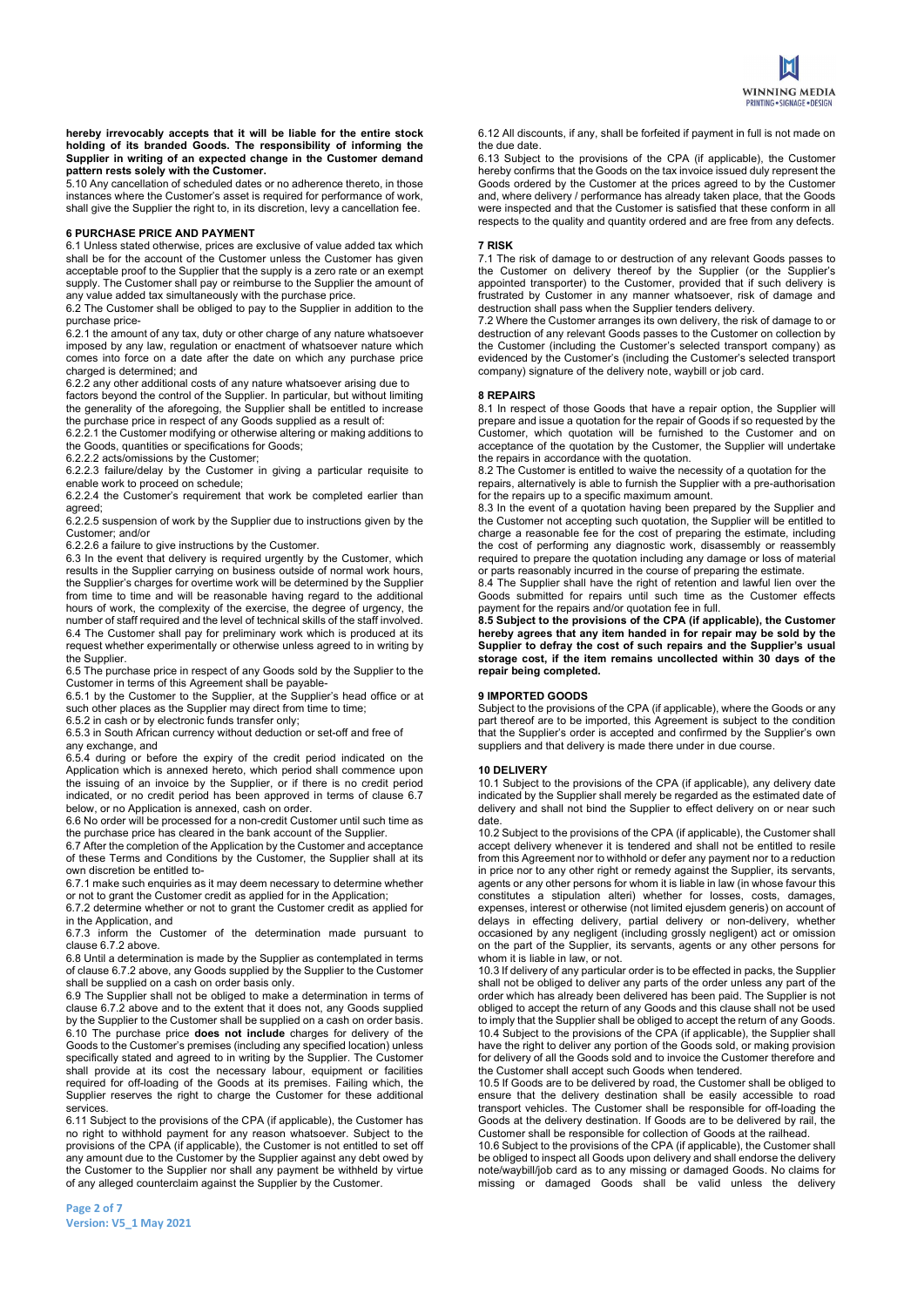note/waybill/job card has been endorsed as aforesaid and unless, in addition the Customer notifies the Supplier in writing within 3 business days of the delivery of the Goods of the claim in question and the Goods relating to such claim furnishing full details in regard thereto. The Customer shall bear the onus of proving that upon delivery, any Goods are missing or damaged or that the Customer's order was in any way not complied with.

10.7 If the Supplier is unable to deliver the Goods to the Customer due to any act or omission on the part of the Customer, the Supplier shall be entitled to charge the Customer for the storage of the Goods. If the Customer elected to collect the Goods, the Customer accepts that if the Goods are not collected on the agreed delivery date, the Supplier shall be entitled to charge the Customer for the storage of the Goods.

10.8 Subject to the provisions of the CPA (if applicable), the Customer shall be obliged to furnish information necessary to enable delivery of the relevant Goods to be effected and if the Customer fails or refuses to do so, or if it fails or refuses to take delivery, the Goods shall without prejudice to the provisions of clause 10.7, be deemed to have been delivered to the Customer upon notification by the Supplier to the Customer to that effect. 10.9 If the Supplier agrees to engage a third party to transport the Goods, the Supplier is hereby authorised to engage a third party on the Customer's behalf and on the terms deemed fit by the Supplier. Subject to the provisions of the CPA (if applicable), the Customer hereby indemnifies the Supplier against any claims that may arise from such Agreement against the Supplier. The Customer shall reimburse the Supplier for any costs incurred in arranging delivery, including but not restricted to, the costs of necessary disbursements and insurance. Any documentation purporting to evidence the said extra costs will be deemed to be prima facie proof thereof. 10.10 The Customer accepts that if it receives branded Goods of another Customer of the Supplier, it will reject these Goods and notify the Supplier immediately upon receipt.

## 11 WARRANTIES AND GUARANTEES

11.1 Subject to the provisions of the CPA (if applicable), no warranties, guarantees or representations, express or implied or tacit whether by law, contract or otherwise and whether they induced the contract or not, which are not set forth in this Agreement shall be binding on the Supplier and the Customer irrevocably waives any right (common law or otherwise) it may have to rely thereon. Goods may be guaranteed under the manufacturer's product specific warranties only, and all other guarantees and warranties including common law guarantees and warranties in relation to Goods and services are hereby specifically excluded by the Supplier, with the exception of any implied warranties described in the CPA (if applicable). This notwithstanding, the Supplier reserves the right to alter, amend or change any manufacturer's product specific warranties as applicable and undertakes to inform the Customer of any and all such alterations, amendments or changes upon the sale of the Goods.

11.2 Notwithstanding anything to the contrary in this Agreement but subject to the provisions of the CPA (if applicable), to the extent that Goods supplied by the Supplier are in any way defective, the Customer shall be entitled, within the warranty period (if any) applicable to such Goods to claim the replacement or repair of Goods to eliminate any defect in workmanship or materials found to be due exclusively to any acts or omissions on the part of the Supplier, provided that the Customer notifies the Supplier, in writing, of such defect within 7 days after the defect arises (which notice shall specify the alleged defect), provided that the Supplier shall have been given a reasonable opportunity of inspecting any alleged defect.

11.3 In order to be a valid claim, the terms of the guarantee as set out in clause 11.1 must be in writing, and the claim must specify the alleged defect, and be supported by the original tax invoice and a signed delivery note. In addition, the Goods (where applicable) must be returned by the Customer to the Supplier at the Supplier's expense. 11.4 Subject to the provisions of the CPA (if applicable), the parties agree that the Supplier shall have no liability in respect of any injury, loss or damage (direct, indirect or consequential) arising out of the use of, or inability to use, the Goods and whether or not occasioned by the Supplier's negligence (gross or otherwise) or any act or omission on its part. Without limiting the aforegoing the Supplier does not warrant that the Goods will be fit for the purposes for which they are to be used by the Customer (notwithstanding that the use to which the Customer intends to put the Goods is known to the Supplier). It is the sole responsibility of the Customer to determine that the Goods ordered are suitable for the purpose of intended use. For the purposes hereof, any reference to the Supplier shall include its servants, agents or contractors or any person for whose acts or omissions the Supplier may be liable in law. This also constitutes a stipulation alteri in favour of such persons the benefits of which may be accepted by them at any time.

11.5 The Supplier shall be relieved of all obligations in terms of this clause, if-

11.5.1 repairs or modifications have been made by persons other than the Supplier, unless such repairs or modifications are made with the prior written consent of the Supplier;

11.5.2 any Goods are operated with any accessory, equipment or part not specifically supplied or approved in writing by the Supplier;

11.5.3 the Goods shall not have been operated or maintained in accordance with the Supplier's instruction, or under normal use; the Goods shall not have been properly installed.

11.6 If repairs or replacements are effected by the Supplier, only the parts actually worked on and not the complete Goods shall be subject to a new guarantee, if any, hereunder.

11.7 Customers who acquire Goods for the purpose of on-selling these Goods, whether that Customer is permitted to do so or not (and nothing herein contained shall be deemed to allow that the Customer to on-sell Goods acquired from the Supplier whilst ownership vests in the Supplier), shall not advertise or issue or in any other way give or make any warranties guarantees or representations as to the Goods in any form whatsoever or offer to do so, which could result in liability being imposed upon the Supplier.

11.8 Notwithstanding the contents of this clause 11, insofar as any transactions in terms hereof fall with the ambit of the CPA, the following provisions shall apply in respect of warranties and guarantees in respect of the Goods.

11.8.1 Provided the CPA is applicable, within 6 months after delivery of the Goods to the Customer, the Customer may return the Goods to the Supplier, without penalty, if the Goods do not satisfy the requirements and standards contemplated in Section 55 of the CPA in which event the Supplier may either:

11.8.1.1 repair or replace the failed, unsafe or defective Goods; or 11.8.1.2 refund the Customer for the price paid by the Customer for the Goods.

11.8.2 In the event of the Supplier repairing any particular Goods or component of such Goods and within 3 months of that repair, the failure or defect or unsafe features not being remedied or a further failure, defect or unsafe feature is discovered, The Supplier may: 11.8.2.1 replace the Goods; or

11.8.2.2 refund the Customer the price paid by the Customer for the Goods.

11.8.3 In the event of the Supplier providing any new or reconditioned parts installed during any repair or maintenance work and the labour required to install it, such work and parts will be warranted for a period of 3 months after date of installation or such longer period as the Supplier may specify in writing.

11.8.4 The warranty set out in section 55 of the CPA is at all times subject to the Supplier's policies containing circumstances where the warranties and/or guarantees are excluded due to, inter alia, Goods being misused or abused and does not apply to any ordinary wear and tear in respect of the Goods, having regard to the circumstances in which the Goods were intended to be ordinarily used.

11.9 Repair times given are merely estimates and are not binding on the Supplier. The Supplier shall not be liable for any loss or damage of whatsoever nature which the Customer may suffer as a result of any unforeseen delayed repairs.

11.10 With specific regards to the application of vinyl products due to its elastic properties lifting can occur. Should lifting occur within the first 6 months of application, the Supplier will use a primer adhesive to re-apply the vinyl product at no cost to the Customer, thereafter repair charges will apply.

#### 12 HANDLING FEE ON RETURN OF GOODS

Subject to the provisions of the CPA (if applicable):

12.1 the Supplier is not obliged to accept the return of any Goods and this clause shall not be used to imply that the Supplier shall be obliged to accept the return of any Goods; and

12.2 the Supplier reserves the right to levy a handling fee of 20% of the purchase price of the relevant Goods on such Goods returned to and accepted by the Supplier, if the return of Goods takes place after 14 days from the date of invoice. No returns shall be accepted after 30 days have lapsed since the Goods were delivered to the Customer or collected by the Customer.

## 13 AVAILABILITY OF IMPORT PERMITS

The Supplier's obligations hereunder shall be subject, in those cases where the Goods or part thereof are to be imported, to the availability of an import permit to the Supplier.

#### 14 OWNERSHIP

14.1 Ownership of the Goods shall not pass to the Customer until the purchase price in full (including interest if any) in respect of the Goods in question has been paid. The provisions hereof shall apply notwithstanding the installation of such Goods on the Customer's premises (including selected location) or accession thereof to any of the Customer's property or that the Goods may be incorporated into or form part of other goods or change their essential character. All Goods, whether fixed to immovable property or not, shall be deemed to be severable without injury or damage to any property.

14.2 The Supplier reserves the right to inform the owner/landlord of the premises in which the Goods are or at any time may be, of the provisions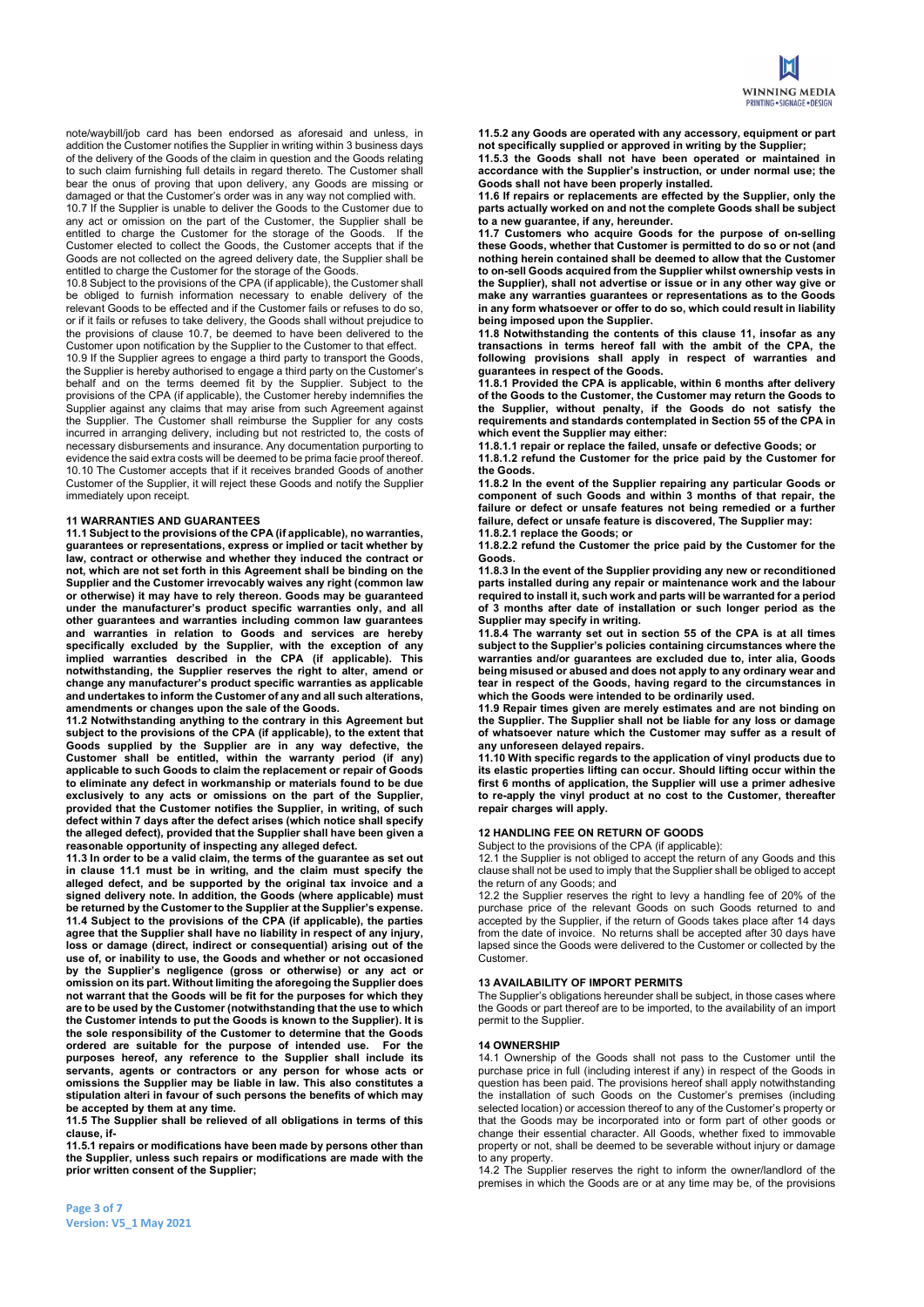of this clause. The Customer shall be obliged to advise the Supplier of the name and address of the landlord of any such premises and shall promptly advise the Supplier of any change in the name and/or address of any landlord or of any new landlord.

14.3 The Customer shall take all such steps as may be necessary to notify interested third parties that ownership of the relevant Goods has not passed from the Supplier to the Customer. In particular the Customer shall inform the owner/landlord of the premises in which the Goods are or at any time may be, of the provisions of this clause. The Customer shall produce written proof of such notices to the Supplier on demand.

#### 15 SUBSTITUTE GOODS OR PARTS

15.1 Subject to the provisions of the CPA (if applicable), the Supplier shall be entitled to substitute any Goods specified in this Agreement with such other Goods which the Supplier in its sole discretion may regard as suitable substitutes therefore on reaching an Agreement with the Customer.

15.2 Subject to the provisions of the CPA (if applicable), the Supplier reserves the right to alter specifications without notice. Subject to the provisions of the CPA (if applicable), should conditions render unavailable any materials or Goods specified herein or otherwise required in order to fulfill this Agreement, a substitution deemed by the Supplier to be suitable for the performance of its obligations will be supplied on acceptance by the Customer.

15.3 Subject to the provisions of the CPA (if applicable), the Supplier reserves the right at its sole discretion to provide alternative Goods at the prevailing prices to those ordered by the Customer should such Goods be unavailable, superseded, replaced or their manufacture terminated.

#### 16 DOCUMENTATION

Subject to the provisions of the CPA (if applicable), all specifications, descriptive matter, drawings and other documents furnished by the Supplier do not form part hereof and may not be relied upon by the Customer unless they are agreed in writing by the Supplier to form part hereof. All descriptive matter, specifications, drawings and particulars given by the Supplier are approximate only and the Supplier cannot be held responsible for loss including consequential loss due to discrepancies therein.

#### 17 INSURANCE

The Customer will, at its own expense, and prior to taking delivery of the Goods, insure the Goods and thereafter keep the Goods insured until such time as Goods have been paid for in full. Such insurance shall be taken with such insurers as may be approved by the Supplier in writing, for such amount and on such terms as may be approved by the Supplier in writing. The insurance policy shall record the interest of both the Supplier and the Customer. The Customer shall, if so required by the Supplier, cede to the Supplier all rights in terms of such insurance policy. The Supplier shall exercise the said option by giving the Customer written notice that it is doing so at any time prior to the delivery of the Goods by the Supplier to the Customer.

## 18 BREACH

18.1 Subject to clause 18.2, if the Customer breaches any of the terms or conditions hereof or any other agreement with the Supplier or fails to pay any amount payable by it on due date or commits any act of insolvency or is placed in business rescue or endeavours to compromise generally with its creditors or does or cause to be done anything which may prejudice the Supplier's rights hereunder or at all, or allows any judgement against it to remain unsatisfied for 7 days or is placed into provisional or final sequestration or if his estate is voluntarily surrendered, the Supplier shall have the right, without prejudice to any other right which it may have against the Customer, to elect to-

18.1.1 treat as immediately due and payable all outstanding amounts which would otherwise become due and payable over the unexpired period of this Agreement and to claim such amounts as well as any other amounts in arrears including interest and to cease performance of its obligations hereunder as well as under any other contract with the Customer until the Customer has remedied the breach; or

18.1.2 cancel this Agreement and retake possession of any of the Goods sold, without prejudice to its rights to claim damages.

18.2 Neither party shall not be obliged to comply with its obligations hereunder in any respect whatsoever for so long as the other party is indebted to the innocent party in any amount whatsoever in respect of any cause whatsoever or fails to comply with any other obligations to the innocent party, whether arising out of this contract or otherwise.

18.3 No claim under this contract will arise against the Supplier unless the Customer has given the Supplier 7 days' written notice sent by prepaid registered post to rectify any defect or breach of contract.

18.4 Subject to the provisions of the CPA (if applicable), the Customer agrees that the Customer indebtedness to the Supplier shall be determined and proven by a certificate issued by the Supplier, which authority need not be proven. Such certification shall be prima facie proof of the indebtedness of the Customer.

18.5 Subject to the provisions of the CPA (if applicable), the Customer hereby indemnifies the Supplier against any and all damage of whatsoever nature, howsoever and by whomsoever caused in relation to the removal of Goods, excluding any gross negligence by the Supplier, and without derogating from the generality of the aforegoing, the removal of repossessed Goods from the premises of the Customer or any other premises where the Goods may be found. 18.6 The Customer hereby agrees that the Supplier shall not be required to furnish security in terms of rule 62 of the rules of Court of the Magistrate's Court.

18.7 The Supplier shall have the right to institute any legal action in either the relevant Magistrate's Court or the Supreme Court at its sole discretion and the Customer consents to jurisdiction of the Magistrates court.

#### 19 NOTICES

19.1 The parties choose as their address ("address") for the purposes of the giving of any notice, the payment of any sum, the serving of any process and for any other purpose arising from this Agreement their addresses as set out in the Application annexed hereto.

19.2 Each of the parties shall be entitled from time to time, by written notice to the other, to vary its *address* to any other address which is not a post office box or poste restante.

19.3 Any notice given and any payment made by any party to any other ("the addressee") shall be in writing and if-

19.3.1 delivered by hand during the normal business hours of the addressee at the addressee's address for the time being shall be presumed, until the contrary is proved by addressee, to have been received by the time of delivery;

19.3.2 posted by prepaid registered post from an address to the addressee at the addressee's address for the time being shall be presumed, until the contrary is proved by the addressee, to have been received by the addressee on the fourteenth day after the date of posting.

## 20 NO CESSION AND ENCUMBRANCES

20.1 Neither party shall not be entitled to cede or assign any rights and/or obligations which it may have in terms of this Agreement to any third party, without the prior written consent of the other party, which shall not be unreasonably withheld or delayed.

20.2 The Customer shall not allow the Goods to become encumbered in any manner prior to the full payment thereof.

## 21 SECURITY FOR OBLIGATIONS

The Supplier reserves the right to require satisfactory security from the Customer for the due performance of any of the Customer's obligation hereunder including but not limited to the payment of the purchase price. If the Supplier so requires, the Customer shall deliver to Supplier prior to the Supplier complying with any of its obligations hereunder, confirmed irrevocable letters of credit by financial institutions acceptable to the Supplier. If such security or guarantees or letters of credit are not furnished within 7 days after any such demand, the Supplier shall be entitled to withdraw without prejudice to its rights of whatsoever nature to any credit provided to the Customer in terms thereof.

## 22 COSTS AND GOVERNING LAW

22.1 A party shall be liable for all costs incurred by the other party in the recovery of any amounts or the enforcement of any rights which it has hereunder, including collection charges and costs on an attorney and own client scale and costs of counsel as on brief whether incurred prior to or during the institution of legal proceedings or if judgement has been granted, in connection with the satisfaction or enforcement of such judgement.

22.2 This Agreement shall be governed and construed under and in accordance with the laws of the Republic of South Africa.

22.3 Any print out of computer evidence tendered by the Supplier shall be admissible evidence and the Customer shall not be entitled to object to the admissibility of such evidence purely on the grounds that such evidence is computer evidence.

## 23 SURETYSHIP AND WARRANTY OF AUTHORITY (PLEASE TAKE NOTE)

23.1 With the exception of the Supplier, each Signatory by his signature hereto, binds himself in favour of the Supplier, its successors-in-title and assign as surety for and co-principal debtor with the Customer for the due and punctual performance by the Customer of all its obligations to the Supplier in terms of this Agreement.

23.2 The suretyship in clause 23.1 shall remain of full force and effect notwithstanding –

23.2.1 any amendment/s to this Agreement and/or any agreement for the time being subsisting between the parties;

23.2.2 any indulgence, concession, leniency or extension of time which may be shown or given by the Supplier to the Customer;

23.2.3 the winding-up, dissolution, business rescue (including but not limited to the adoption of a business rescue plan) or re-organisation of the Customer, or a compromise with the Customer's creditors or any change in the status, function, control or ownership of the Customer.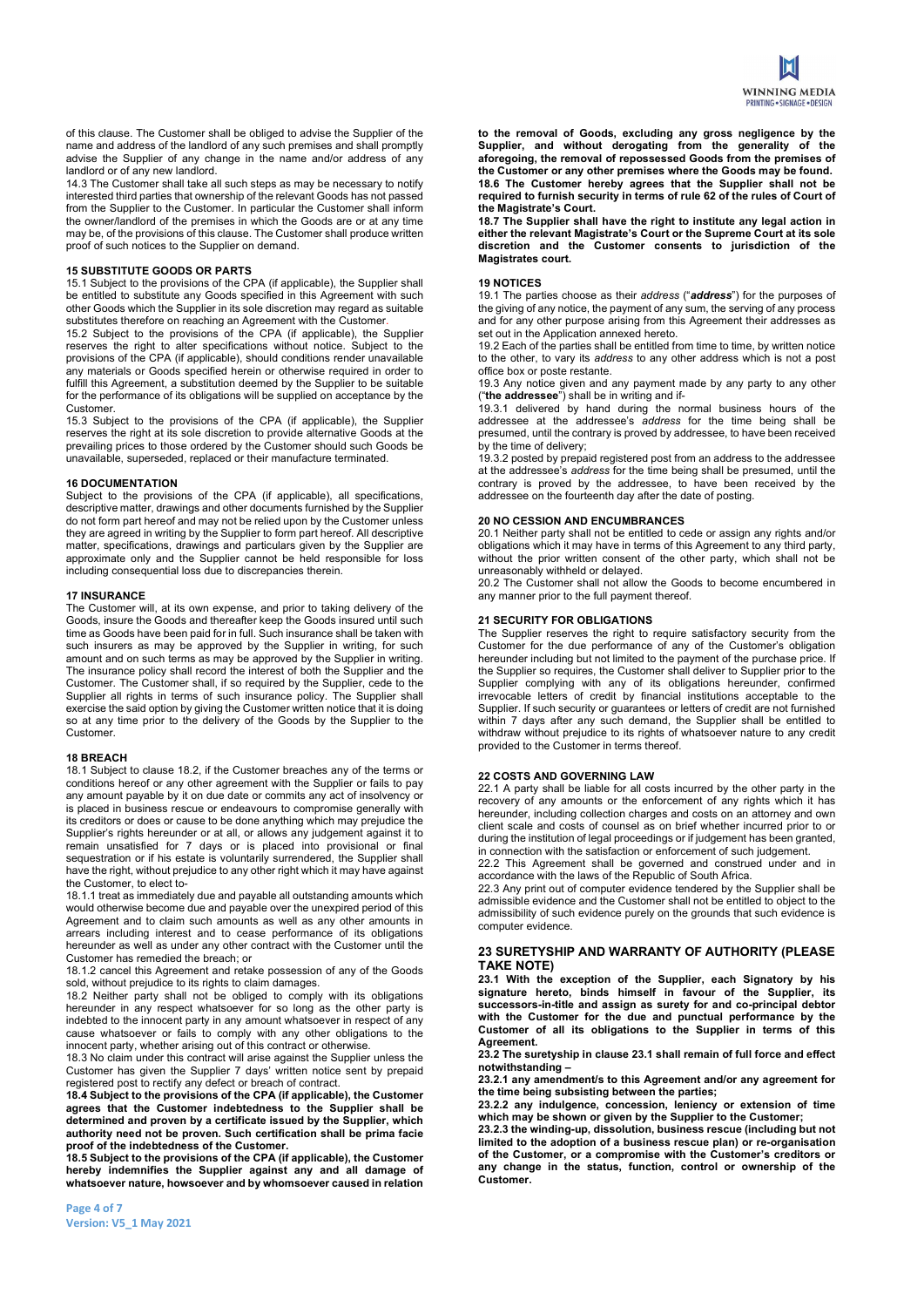23.3 Each Signatory hereby renounces the following benefits:

23.3.1 benefit of excussion, meaning that the Supplier may proceed directly against a Signatory before first attempting to recover payment from, or compliance by, the Customer;

23.3.2 benefit of division, meaning that if there are two or more Signatories, the Supplier is entitled to proceed against any Signatory for the full amount of the Customer's indebtedness or liability;

23.3.3 benefit of cession of actions, meaning that a Signatory is not entitled to withhold payment or performance of the Customer's obligations until the Supplier has ceded to that Signatory any of its rights against the Customer and/or any co-surety.

23.4 Each Signatory warrants, as a material warranty which the Supplier relies on in entering into this Agreement that he is duly authorised to represent and bind the Customer to this Agreement, and that he has read and understood each term and condition of this Agreement and accepts them as binding on him and the Customer. The Customer hereby warrants that it regards this Agreement as binding upon it.

23.5 Each Signatory and the Customer hereby warrant that the signatory to any tax invoice, delivery note or other documentation of the Supplier made out in the name of, or to the Customer is duly authorised to bind the Customer in respect of the relevant transaction. 23.6 The Signatory shall be bound by the provisions of this Agreement as if he were the Customer, with the changes required by the context particularly, but without limitation thereto, insofar as this Agreement provides for proof of facts, costs of proceedings, service of process, limitations of defences and jurisdiction.

# 24 EXEMPTION, INDEMNITY AND LIMITATION OF LIABILITY

24.1 Subject to the provisions of the CPA (if applicable, the Customer shall have no claim of any nature whatsoever for damages, a remission of the purchase price, cancellation or otherwise, against the Supplier, its servants, agents or others on whose behalf the Supplier would be liable, in respect of any loss or damage sustained by the Customer of any nature whatsoever or any damage caused to the assets of the Customer or assets kept on its premises by any third parties or in regard to the Customer's business or sustained by any of its Customers, howsoever caused including the negligent (excluding grossly negligent) acts or omissions of the Supplier, its servants, agents or others for whom it may be liable in law. This constitutes also a stipulatio alteri in favour of such person the benefits of which may be accepted by them at any time.

24.2 The Customer acknowledges all copyrights and shall not duplicate copyrighted material and that each infringement attempt shall immediately render the full prevailing price payable to the Supplier. The Customer shall indemnify the Supplier against any claims, costs and expenses arising out of the infringement of copyright, patent, trade mark or design supplied by the Customer.

24.3 Subject to the provisions of the CPA (if applicable, delivery, Installation, commencement and performance times quoted are merchandless, commencements and performances and  $\epsilon$  merely estimates and are not binding on the Supplier. The Supplier shall not be liable for any loss or damage of whatsoever nature which the Customer may suffer as a result of any incorrect or delayed delivery.

24.4 The Customer acknowledges that it does not rely on any representations made by the Supplier in regard to the Goods or any of its qualities leading up to this Agreement other than those contained in this Agreement. Any recommendation, formula, advice, dimension, weight, specifications, price list, performance figure, advertisement, brochure and other technical data furnished by the Supplier in respect of the Goods orally or in writing is approximate and for information only and will not form part of this Agreement in any way unless agreed to in writing by the Supplier.

24.5 The Customer warrants that neither the Supplier nor any of its employees will be liable under any circumstances whatsoever for any loss or damage arising out of the use by the Customer of any information referred to in clause 24.4.

24.6 Under no circumstances shall the Supplier be liable for any damage arising from any misuse, abuse or neglect of the Goods.

24.7 Subject to the provisions of the CPA (if applicable), under no circumstance will the Supplier be liable for damage of the Customer's asset during an application process.

24.8 Whilst the Supplier will use its bets endeavours to reproduce to the size specified by the Customer, absolute precision cannot be guaranteed.

## 25 CONSEQUENTIAL LOSS

Subject to the provisions of the CPA (if applicable), under no circumstances whatsoever including as a result of its negligent (including grossly negligent) acts or omissions or those of its servants, agents or contractors or other persons for whom in law may be liable, shall the Supplier be liable for any consequential loss sustained by the Customer. This also constitutes a stipulatio alteri in favour of such persons the benefits of which may be accepted by them at any time.

Each paragraph or clause in this Agreement is severable, the one from the other and if any paragraph or clause is found by any competent Court to be defective or unenforceable for any reason whatsoever, the remaining paragraphs or clauses shall be of full force and effect and continue to be of full force and effect.

#### 27 FORCE MAJEURE

Any transaction is subject to cancellation by the Supplier due to force majeure from any cause beyond the control of the Supplier, including without restricting the generality of the aforegoing, inability to secure labour, power, materials or supplies, or by reason of an act of God, ware any perfect, materially structurely at any tensor of an activity of the case, war civil disturbances, riot, state of emergency, strike, lockout, or other labour disputes, fire, flood, drought or legislation.

#### 28 CESSION

28.1 The Customer hereby irrevocably cedes, assigns and transfers, makes over unto and in favour of the Supplier, all the Customer's right title and interest in and to its claims against its debtors, both present and future and from whatsoever cause arising, as security for all or any of the amounts which the Customer may now or at any time in the future owe to the Supplier.

28.2 The Customer irrevocably and in rem suam authorises the Supplier in its absolute discretion to claim from all or any of the Customer's debtors the whole or any portion of the indebtedness, to take any action in its name in any court of competent jurisdiction and to proceed in execution there under against all or any of the said debtors, to exchange promissory notes, cheques, agreements, documents of title or any other security held by the Customer.

28.3 The security created by the cession shall be a continuing one notwithstanding any fluctuation in the amount of indebtedness of the Customer to the Supplier.

28.4 The Customer hereby undertakes on demand to furnish the Supplier with such information concerning its debtors as may be reasonably required, to enable the Supplier to give effect to the provisions of this clause.

28.5 Any item delivered to the Customer shall serve as a pledge in favour of the Supplier for present and past debts and the Supplier shall be entitled to retain or realize such pledges as it deems expedient at the value as determined. The sworn or realized value of pledged Goods will be offset against the Customers debts and any remaining balance will be paid to the Customer.

## 29 FURNISHING OF INFORMATION BY CUSTOMER

The Customer shall forthwith after the conclusion of this Agreement, furnish the Supplier with all information reasonably required by the Supplier to enable it to comply with its obligations.

## 30 RECEIPT OF DOCUMENTS ETC

No notices, cash or other documents sent to the Supplier through the post shall be deemed to have been received unless and until actually received by the Supplier.

#### 31 INTEREST

The Customer shall pay interest at the publicly quoted basic rate per annum ruling from time to time at which The Standard Bank of South Africa Limited lends on overdraft, which rate shall be proven by way of a certificate signed by any employee of such Bank, compounded monthly in arrear, on all amounts owing by the Customer to the Supplier which have not been paid on the due date thereof, reckoned from the due date thereof until date of payment. Such interest shall be payable on demand.

#### 32 CREDIT BUREAU REPORTS

32.1 The Customer consents and agrees that the Supplier may:

32.1.1 perform a credit search on the Customer's record with a registered credit bureau;

32.1.2 monitor the Customer's behaviour by researching its record at a registered credit bureau;

32.1.3 use new information and data obtained from other registered credit bureaus in respect of the Customer's business relationship with the Supplier;

32.1.4 record and transmit details in respect of:

32.1.4.1 the conduct of the Customer's account in meeting its obligations on the account;

32.1.4.2 how the Customer has performed in meeting its obligations in terms of any Agreement concluded between the Customer and the Supplier, with a registered credit bureau.

32.1.5 convey the information provided herein by the Customer to a

registered credit bureau which information may be used by the registered credit bureau in the normal course of its business as a registered credit bureau accessed by the other Credit Providers (as defined in the National Credit Act 34 of 2005) and Customers of the registered credit bureau;

32.1.6 evaluate the criminal history or record, previous convictions and any other relevant information of the Customer with the Criminal Record Centre.

Page 5 of 7 Version: V5\_1 May 2021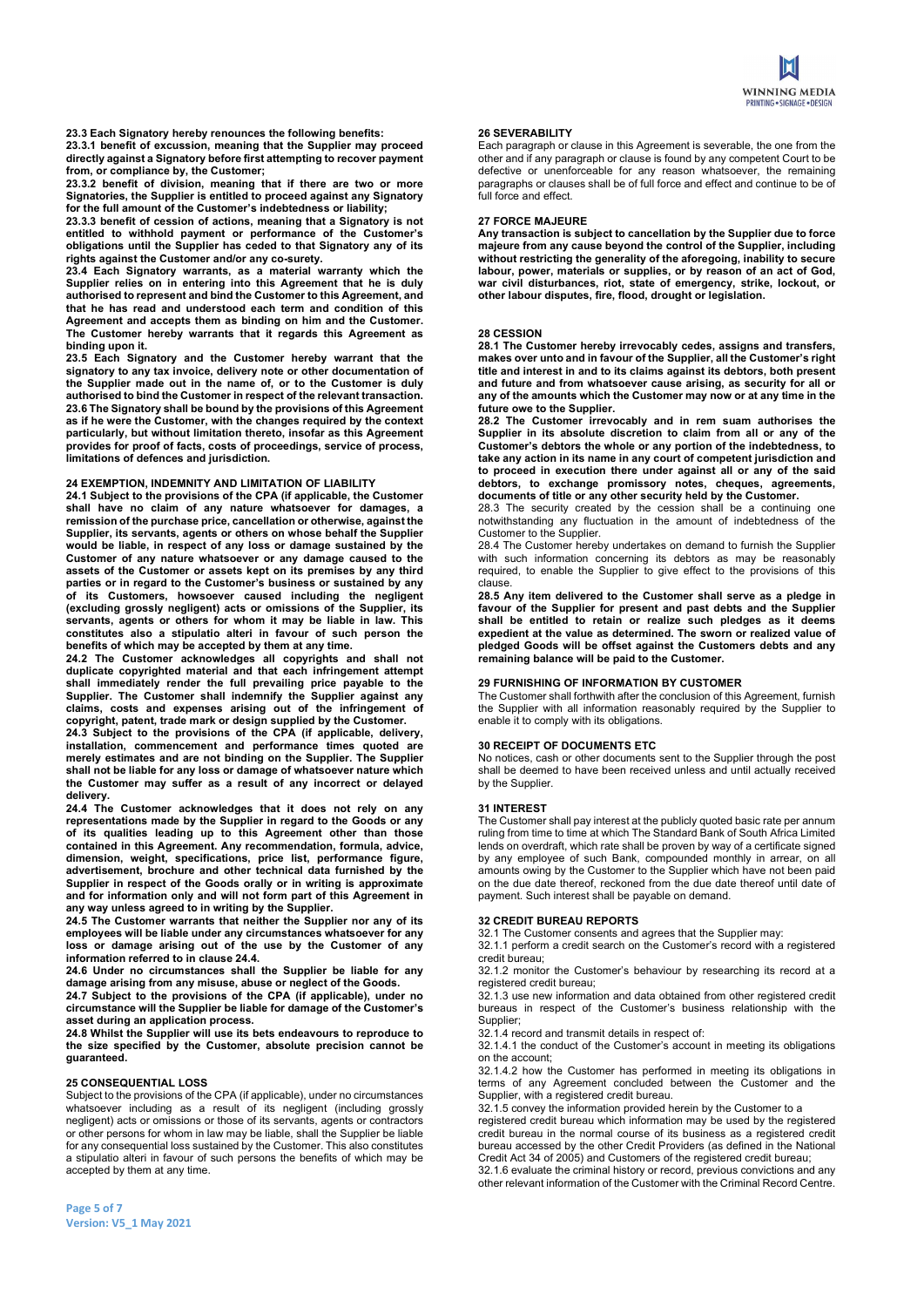

32.2 The Supplier undertakes to give the Customer 20 (twenty) business days written notice prior to the forwarding of the details as mentioned in clause 32.1.4.1 and 32.1.4.2, above to any registered credit bureau.

#### 33 NATIONAL CREDIT ACT 34 OF 2005

If any agreement concluded between the Supplier and the Customer constitutes an incidental credit agreement in terms of the National Credit Act, 2005 ("NCA"), then despite any other provision in these Terms and Conditions and/or the Supplier's credit application form completed by the Customer (if any), the following provisions shall apply:

33.1 the interest rate charged by the Supplier on all overdue amounts owing by the Customer to the Supplier shall be the rate specified in clause 31 or the maximum rate permitted in terms of the NCA, whichever is lower; 33.2 the Supplier shall allocate the payments made by the Customer in accordance with the provisions of section 126(3) of the NCA;

33.3 the Supplier shall comply with all the provisions of the NCA, including but not limited to the provisions relating to debt enforcement.

# 34 PERSONAL INFORMATION

The Parties acknowledge their respective obligations to comply with the substantive provisions of the Protection of Personal Information Act, 4 of 2013 (hereinafter referred to as 'POPI').

34.1. The Customer and any Surety for the Customer understands and agrees on the following:

34.1.1 Personal information requested by the Supplier is necessary for processing the terms and conditions of sale, assessing the credit worthiness of the Customer and any Surety for the Customer as well maintaining from time to time, the Customer's account with the Supplier

34.1.2 Should any of the information which is requested not be provided, the Supplier may not approve the Customers application for an account with the Supplier.

34.3 It is the Customer's responsibility to ensure that the Supplier has all the required information as required by Page 1 of this Application and further, that such information is complete, valid, accurate and current (including but not limited to all Personal Information in terms of this Application. The Customer agrees to update the information supplied, as and when necessary, in order to ensure the completeness, validity and accuracy of the information, failing which the Supplier will not be liable for any inaccuracies and the Customer and any Surety for the Customer fully indemnifies the Supplier in this regard.

34.4 The Customer and any Surety for the Customer provides its express consent and authority to the Supplier, at all times to : i) process the personal information of the Customer and any Surety for the Customer, for the purpose of concluding the terms and conditions of sale, for maintaining the Customer's account and for providing goods or services to the Customer, including benefits attached to the Customer's account; ii) make enquires to confirm and verify any information provided by the Customer and any Surety; iii) contact and request information from any third party, credit bureaux and business so as to obtain any information relevant to the Customer's and any Surety's current and future credit assessment including, but not limited to, information regarding the amounts purchased from suppliers per month, length of time Customer has dealt with such suppliers, types of goods or services purchased and manner and timing of payment; iv) obtain credit reports from credit bureaux, banks and agencies from time to time; v) furnish personal and credit information concerning the Customer's dealings with the Supplier to any credit bureaux, credit insurer and to any third party seeking a trade reference regarding the Customer and any Surety; vi) process the personal information of the Customer and any Surety for the Customer for the purpose of the prevention and detection of fraud and criminal activities, the identification of the proceeds of unlawful activities and the combating of money laundering activities.

34.5 All personal information obtained and processed by the Supplier for the purposes as set out above, shall be treated by the Supplier as confidential and in accordance with the Supplier's privacy policy which is available on request at www.winningmedia.co.za.

34.6 The Customer has the right to access its personal information held by the Supplier and the Supplier will grant the Customer with access during office hours within a reasonable time after receiving a written request for such access.